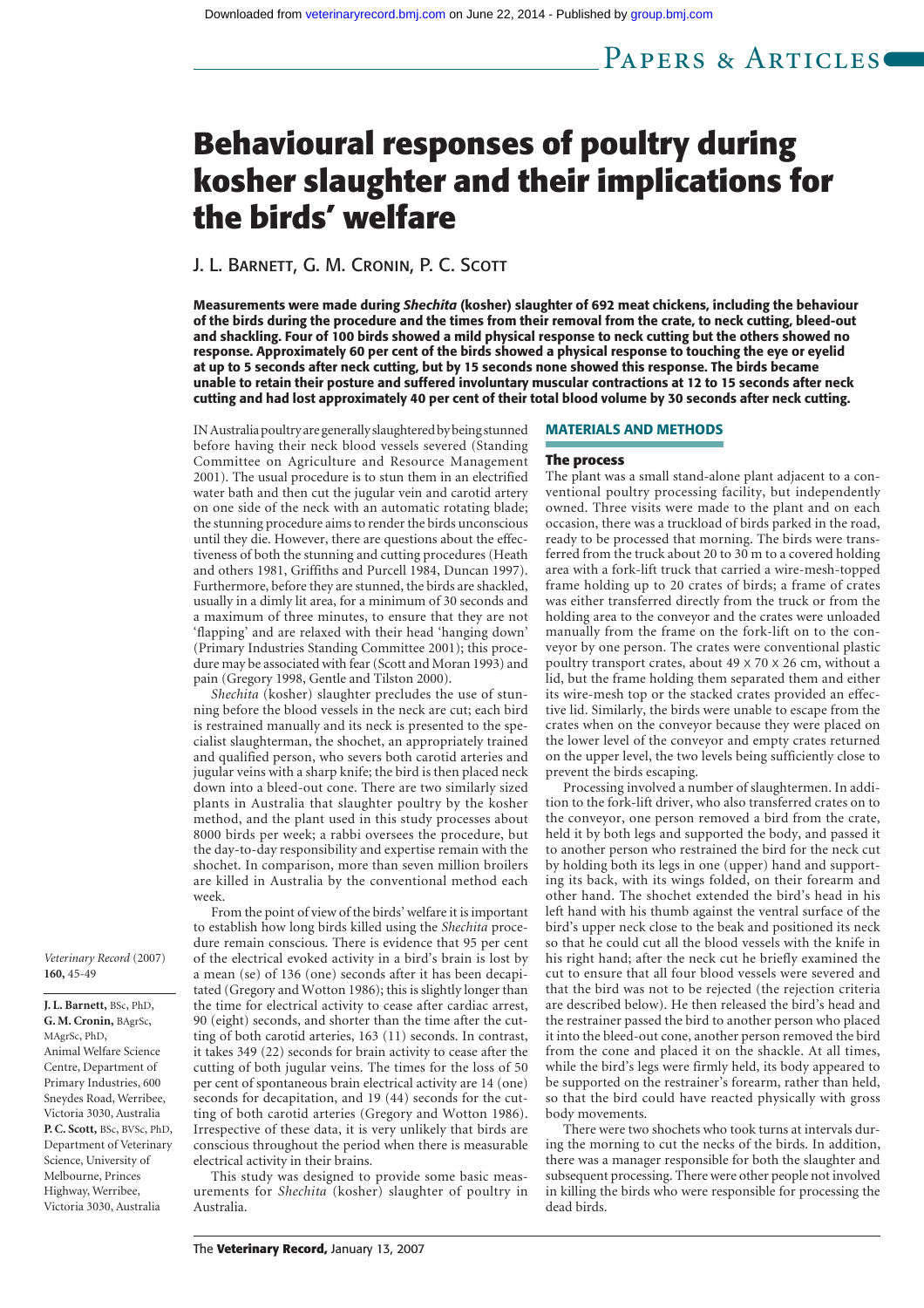After the first visit to the processing plant to view the procedure the following observations were made on two further visits, made on two mornings 14 days apart, starting at about 05.00 and finishing at about 09.00.

**Responses to neck-cutting** One hundred birds were observed, 50 on each day, by two observers who independently relayed the following categories of response to a third person who made a written record: None No movement; Mild Minor local movement of neck or head; Medium Voluntary beak, head or neck movements; Gross Includes body and/or leg movements.

**Time to loss of eye response** This test involved tapping one eye or eyelid of the bird with a finger at two, five, seven, 10 or 15 seconds after its blood vessels had been cut; each bird was tested at only one time and the time of each test was predetermined by using random number tables. On each of two days 20 birds were tested at each time point, a total of 200 birds. As most of the birds had the focal eye closed, only a gross behavioural response could be observed, that is, a movement of the eyelid or obvious eye movement under the eyelid; if the bird's eye was open, an additional response was movement of the nictitating membrane.

**Time to loss of 'free flowing' blood** The time from blood vessel cutting to the time blood stopped 'flowing' was measured in 25 birds on each day. Because of the difficulty of measuring this on the continuously moving chain the following procedure was used. A bird to be measured was selected when it was removed from the crate. After neck-cutting it was transferred into a cone utilised for bleeding out 'reject' birds. A bird was considered a reject if it was not killed according to strict religious guidelines, that is, if the knife touched the spine, the cut was in the wrong place, or all four blood vessels were not cut appropriately. Reject birds were decapitated immediately. The cone was the same as those on the chain, but it was static. The bird's head was held extended, without pressure on the cut vessels, by an observer who recorded the time when the blood stopped flowing freely, that is, started 'dripping' rather than 'flowing'. To ensure the bird's neck was not stretched while being held by the observer, a slaughterman held the bird in position by placing his hand so as to limit its vertical movement within the cone; this vertical movement occurred some time after neck cutting and was due to strong muscular contractions (see below).

**Volume of blood lost and bodyweight** The volume of blood that had been lost when the blood stopped freely flowing was estimated by measuring the bird's bodyweight. On the first day, 12 birds were weighed with a spring scale when they were removed from the crate; however, the spring balance had an error of  $\pm$  20 g and was considered too insensitive to calculate blood loss by reweighing them after they had been slaughtered. On the second day the blood loss from 23 birds was calculated by using a top-loading balance with an accuracy of 0·1 g. After initially weighing and killing the bird it was transferred to the 'reject' cone and when the blood stopped flowing freely it was removed from the cone, placed in a plastic bag, and reweighed. On the basis of a calculated total blood volume in hens of six per cent of bodyweight (Yahav and others 1997), the loss in bodyweight was used to estimate the percentage of the total blood volume lost by the experimental birds. The total blood volume is estimated to be about six per cent of bodyweight, but about one-third of the total blood volume is retained in the blood vessels and capillaries and cannot be lost; the volume of blood lost was therefore also calculated as a percentage of 'loseable' blood, on the basis of loseable blood constituting about 4 per cent of bodyweight.

**Time to onset of muscular contractions** The time from neck-cutting to the start of strong muscular contractions was measured by two observers on 50 birds on each day; the birds are unconscious during such muscular contractions (Grandin 1994).

**Bird rejection rate** The numbers killed and rejected on the observation days were obtained from the company's records. Birds were rejected for procedural reasons, and for conformation reasons during processing; procedural reasons included the knife touching the spine and if all four blood vessels were not completely severed; the rejected birds were placed in the static bleed-out cones and decapitated. Conformation reasons included bruising, lack of symmetry and appearance.

**Time to shackle** The 'time to shackle' was measured by determining how long it took the chain to move a bird from when it was inserted into the bleed-out cone to first, the location on the chain where the birds could first be removed from the cone and placed on the shackle and secondly, a complete revolution of the cone. The times were measured by one observer and repeated four times on the first day and twice on the second day. To ensure that the intended bird was seen clearly an assistant slaughterman was asked to leave four empty cones in front of the test bird for each measurement.

**Time to empty a crate of birds** The time taken for a slaughterman to unload each of 15 crates of birds, from the start of the removal of the first bird until the last bird was caught, and the numbers of birds per crate were determined by one observer on the second day of observations.

**Time to loss of posture** After neck cutting the bird was passed to an observer who held its wings close to its body and placed it upright on the floor of a crate. The time from neck cutting to when the bird could no longer remain upright, that is, when one leg was raised and the bird fell or rolled on to its side or back, was measured on 41 birds on the second day of observations.

**Statistical analyses** The data were initially examined for consistency between days and observers by using Students *t*  test and Mann-Whitney U tests. Although there were some significant differences between days (P<0·05 within variables) the data for each variable were combined for the two days to calculate a mean (se) value.

## **RESULTS**

Data were obtained from 692 birds, sampled from 2980 birds killed on the first day and 3568 birds killed on the second day, approximately 10 per cent of the total number of birds processed. The rejection rates of the birds for procedural reasons were 0·44 and 0·42 per cent on the first and second days respectively, and these birds were not included in the statistical analyses; a further 5·9 and 10·8 per cent of the birds were rejected after slaughter for reasons of conformation.

The data for the time to neck cut, time to placement in the bleed-out cone and time to loss of free-flowing blood were not normally distributed and comparisons between days were made by using Mann-Whitney U tests. The time to neck cut and time to placement in the bleed-out cone were not significantly different between days, but the mean (se) times to the onset of muscular contractions were 9·5 (0·40) and 14·5 (0·65) seconds, respectively (P<0·001); the longer time on the second day may have been due to the birds being heavier, the mean (se) bodyweights being 2·2 (0·09) kg and 2·6 (0·08) kg, respectively.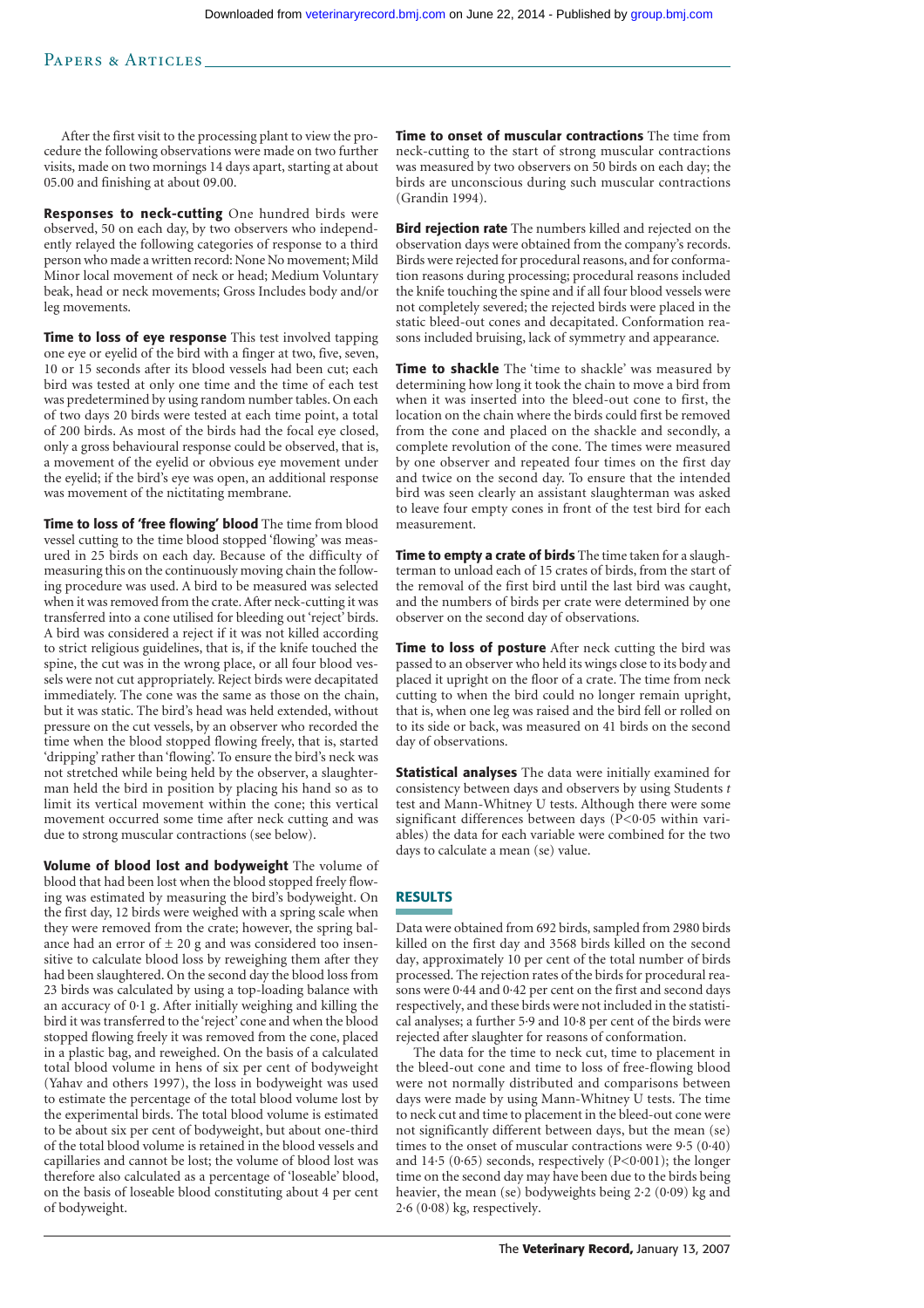#### **TABLE 1: Mean (se) and ranges of bodyweight (kg) and times (seconds) after neck cutting to various measurements in chickens killed by Kosher methods**

| <b>Measurement</b>                  | Mean     | Number       | Range          |
|-------------------------------------|----------|--------------|----------------|
| Bodyweight (kg)                     | 2.5      | $(0.07)$ 35  | $1.73 - 3.34$  |
| Time to neck cutting                | $5-0$    | $(0.15)$ 50  | $3.6 - 7.7*$   |
| Time to placement in bleed-out cone | $8-1$    | $(0.26)$ 50  | $5.5 - 10.9*$  |
| Time to muscular contractions       | 12.0     | $(0.46)$ 100 | $5.1 - 23.4$   |
| Time to loss of posture             | 13.9     | $(0.67)$ 41  | $8.0 - 25.6$   |
| Time to blood loss                  | 29.1     | $(0.84)$ 50  | $21.0 - 45.0*$ |
| Total blood loss (%)                | $40-7$   | $(2.02)$ 23  | $30.2*-64.0$   |
| Loseable blood loss (%)             | $62 - 7$ | $(3.19)$ 23  | $46.2*-99.8$   |

\* Values of 9·7 seconds for time to neck cut, 19·1 seconds for time to placement in the bleed-out cone, 54 seconds for time to blood loss, 21·6 per cent for total blood loss and 32·9 per cent for loseable blood loss were considered to be outliers

> The time taken to empty a crate of birds varied with the number of birds it contained. The mean (se) time to depopulate 10 crates containing eight birds was 21·6 (0·62) seconds, but for four crates that contained 10, 11, and 12 birds, the mean time was 27 (0·94) seconds; on the basis of the data from these 14 crates, the average time to remove a bird and pass it to the slaughterman who restrained it for neck cutting was 2·6 (0·06) seconds. The emptying of crates was occasionally stopped when the shochet was checking the smoothness of the knife edge; it happened once while the time to empty a crate was being measured, and on this occasion it took 58 seconds to empty a crate of eight birds.

> The times of other events are shown in Table 1. The time from starting to remove a bird from its crate and cutting the blood vessels in its neck was, on average, five seconds and it took another three seconds to transfer the bird to the bleedout cone. The birds' loss of posture and the onset of strong muscular contractions occurred close together; muscular contractions occurred after 12 seconds, the mean values on the first and second days being 9·5 and 14·5 seconds respectively, which was about four seconds after the birds were placed in the bleed-out cone, and they lost posture after 13·9 seconds. About 29 seconds after neck cutting the birds had lost about 41 per cent of their total blood volume, or 63 per cent of the blood that would drain from the body. The birds remained in the cones for between 76 seconds and 104 seconds, depending from where on the line they were removed from the cones on to the shackles.

> Only four of 100 birds responded physically to neck cutting, showing a mild response, and the others showed no physical reaction in response to the cut.

> Twenty-seven and 23 of the groups of 40 birds showed a physical response to the eye test at two and five seconds after neck cutting, but only five and four responded after seven and 10 seconds, and none responded after 15 seconds.

### **DISCUSSION**

The data from the various tests and measurements have been presented as a sequence of events during the *Shechita* slaughter of the birds, but each test and measurement was made on a different group of birds and the sequence therefore does not necessarily represent what occurred in individual birds. Only four of 100 birds showed a mild physical response to neck cutting, the rest showing no physical response. It has been reported that cattle show only a slight quiver and no withdrawal responses in response to a neck cut (Grandin 1994). Nearly 60 per cent of the birds made a response to physical stimulation of the eye at about five seconds after neck cutting; there were difficulties in obtaining data at the specified time with this test, particularly at two seconds, but from seven seconds onwards at most 12·5 per cent of the birds responded to the test and the response had disappeared

by 15 seconds. This was similar to the mean time to the loss of posture, 13·9 seconds, and the mean time to the start of strong muscular contractions, 12·0 seconds. By about 29 seconds after neck cutting the birds had lost 40 per cent of their total blood volume, or about 63 per cent of the blood that can be lost from the body; there were some assumptions in these estimates of blood loss, but they are likely to be reasonable estimates. For more accurate estimates, the blood volume of a sample of birds would have to be determined by a dye technique (Yahav and others 1997).

The efferent branches of the facial nerve (CN VII) innervate all the muscles involved in facial expression, including the eyelids, and are responsible for the palpebral reflex; this nerve exits the brain at the level of the myelencephalon, and with CN VIII travels through the internal acoustic meatus to innervate the muscles of the face (Sisson and others 1975). By cutting the throat at the base of the head, it is impossible to interfere with this nerve and consequently the palpebral reflex. The data in Table 1 show that the loss of posture occurred after the initial onset of strong muscular contractions; this may have been an error due to examining the loss of posture only on the second day, whereas the onset of muscular contractions was measured on both days. The observations on the second day suggest that the onset of muscular contractions occurred shortly after the loss of posture, the mean times being 13·9 seconds for the loss of posture and 14·5 seconds for the onset of strong muscular contractions.

The purpose of some of the measurements was to determine when the birds became unconscious. The eye test has been criticised as a test for unconsciousness because it is more indicative of brainstem reflexive function, which may be present even though an animal is unconscious (Gregory 1987). Nevertheless, the loss of the eye response, in conjunction with other indicators, such as the absence of coordination and the presence of muscular contractions, is still considered to be an indicator of unconsciousness provided there is no direct interference with the bird's neuromuscular capacity to make the response (Gregory and Shaw 2000); when this reflex is absent, it is likely that the animal is unconscious (Gregory 1998). Other indicators of unconsciousness are a lack of muscular response to a physical stimulus, and a lack of rhythmic breathing and vocalisation (Grandin 1994). The period during which involuntary convulsive muscular contractions occur has been used in other species as an indicator of unconsciousness, and in these birds they began at about 12 seconds after neck cutting. Similarly, a loss of posture is considered to indicate loss of consciousness and it occurred on average about 14 seconds (range eight to 26 seconds) after neck cutting. These data suggest that on average the birds would have lost consciousness after between about 12 and 15 seconds, although some birds may have remained conscious for up to 26 seconds. However, the accuracy of this interpretation is open to doubt, because the *Shechita* method involves cutting the bird's neck muscles, oesophagus and trachea, so that the bird may be physically unable to respond. However, this possibility is considered unlikely because the neuromuscular pathways enabled the movements of the bird during the strong muscular contractions that occurred about 12 seconds after neck cutting, including movements of the neck.

The efficacy of the procedure is generally considered to rely on the neck cut completely severing both carotid arteries and jugular veins. The blood supply to a bird's brain is primarily through the internal carotids, which supply the cerebral carotid, external carotid and external ophthalmic arteries; in contrast with cattle, the vertebral artery is not involved in the blood supply (Sisson and others 1975). The cutting of both carotid arteries should therefore result in a sudden large decrease in the supply of blood to the bird's brain, and the bird rapidly becoming unconscious.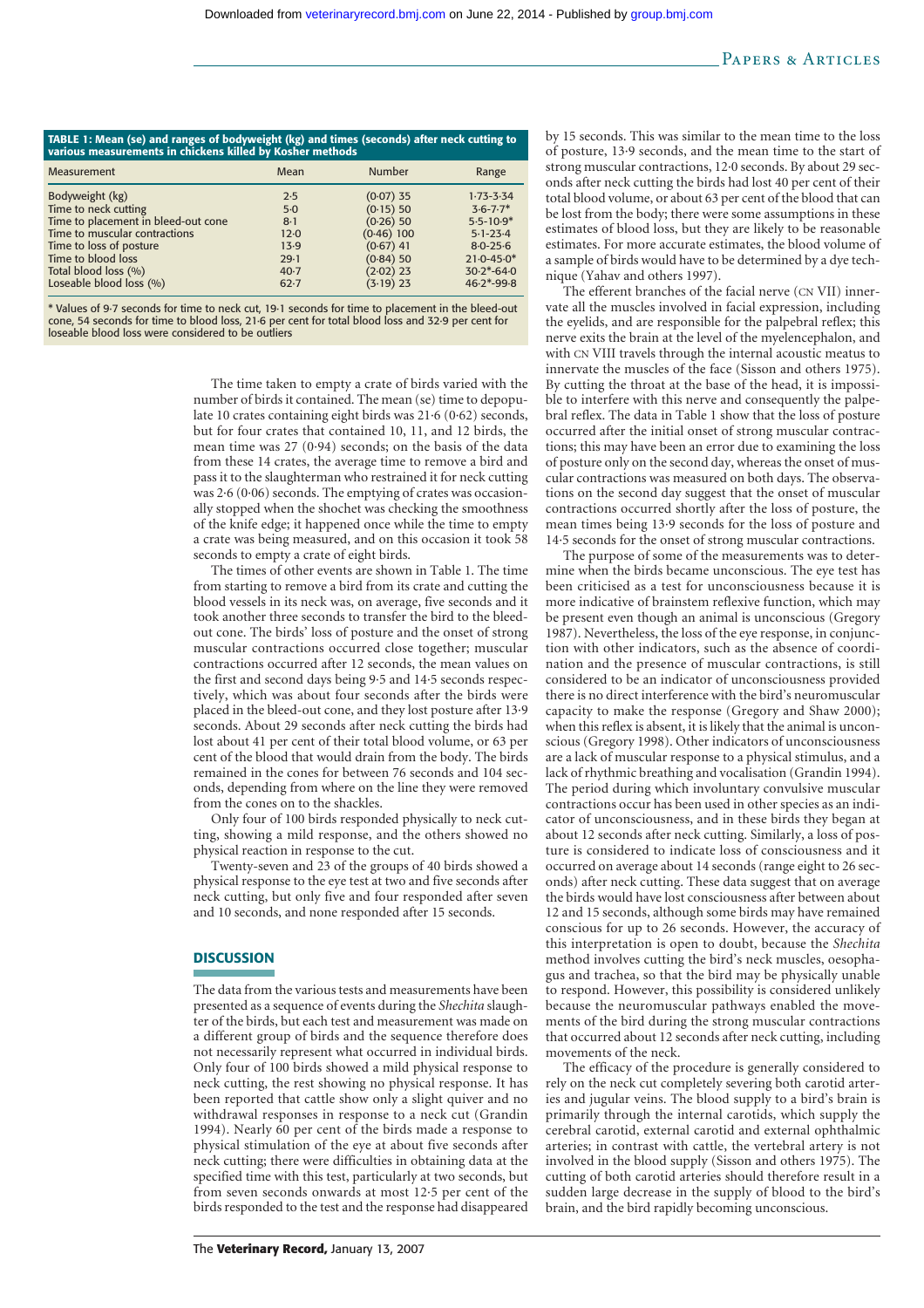A criterion for the time to brain failure, when an animal would be unconscious and insensible to pain, is the time to loss of spontaneous or evoked activity of the electrocorticogram (Gregory and Wotton 1986). In poultry, the times to the loss of 50 per cent and 95 per cent, respectively of the electrical activity of an evoked response after decapitation are on average 38 and 136 seconds, compared with 163 seconds for the loss of 95 per cent of evoked brain electrical activity after cutting both carotid arteries. It takes 14 and 32 seconds for the loss of 50 and 95 per cent of spontaneous brain electrical activity, compared with 60 seconds for the loss of 95 per cent of spontaneous brain electrical activity after cutting the carotid arteries. The loss of an evoked response indicates a state of profound brain dysfunction in which an animal cannot feel pain and is unconscious. However, the presence of an evoked response is not a reliable index of pain or awareness (Gregory 1987) and insensibility may occur before a profound loss of brain function. Nevertheless, the data on evoked responses in poultry suggest that the time to the loss of evoked responses is similar after either decapitation or cutting both carotid arteries, and about half the time for the loss of evoked response after cutting both jugular veins. Further use of this method to assess the time to loss of consciousness during *Shechita* slaughter would help to validate the descriptive observations made in this study.

Animals are likely to become unconscious well before the total loss of evoked brain responses, but it is not known when. The behavioural data suggest that the birds probably became unconscious between 12 and 15 seconds after neck-cutting, but for reasons given above this estimate may be too conservative. However, approximately 60 per cent of the blood capable of being drained from the birds' bodies was lost by 29 seconds after neck cutting, and it is probable that before reaching this stage, the brain would have been experiencing severe anoxia, because no oxygenated blood could have reached it.

The two main questions are whether the *Shechita* procedure is humane and whether it is acceptable, questions that involve value judgements. In considering whether the procedure is humane, it is necessary to consider whether the birds suffer fear, distress or pain before they become unconscious. Fear is generally considered an undesirable emotional state of suffering in both human beings and animals (Jones and Waddington 1992). In conventional slaughter procedures animals are stunned before being killed to ensure that they are unconscious during the procedure and are unable to feel pain or experience fear. In the *Shechita* procedure the birds are not stunned, and for this reason it is generally considered that *Shechita* slaughter may be less humane than conventional methods. Nevertheless, the method has some possible advantages, the principal one being that the birds are dead by the time they are shackled, thus obviating any pain or fear associated with shackling (Gregory 1998, Gentle and Tilston 2000). There are also potential advantages from the requirement to handle the birds individually, although achieving these advantages relies on the training and skills of the slaughtermen.

It is more difficult to decide whether the procedure is acceptable, that is, its relative humaneness; although the birds remain conscious for longer than during conventional slaughter, is the procedure relatively quick and painless? It is usually considered that decapitation results in a quick death, and as indicated above, in terms of loss of evoked activity in the brain cutting both carotid arteries is similar to decapitation and twice as quick as cutting both jugular veins. Neck dislocation is considered an humane method of on-farm euthanasia (Jones and Waddington 1992) and decapitation is considered a suitable method for the slaughter of poultry (Primary Industries Standing Committee 2001, 2002), although it is uncertain whether dislocation results in unconsciousness (Gregory and Wotton 1990). On this basis, cutting both carotid arteries should be considered as effective as the

recommended procedure of decapitation. Thus, on balance, taking into account the entire process, including the removal of the birds from the crates, their behavioural responses to neck cutting, the time to bleed out and the avoidance of the need to shackle live birds, the authors consider that the *Shechita* procedure is acceptable.

There are two critical requirements in the *Shechita* procedure, one is to ensure that all four blood vessels are severed completely, and the second is to ensure that maximum blood loss occurs as rapidly as possible. It has been reported that in about half the birds all four blood vessels may not be cut completely (European Commission's Scientific Veterinary Committee 1999); this may have been, in part, due to the carotid arteries being close to the spine and the need not to touch the spine with the knife, which could result in killed birds being declared non-kosher and consequently rejected. It is therefore essential that the shochet is well trained and skilled.

In conventional slaughter the effectiveness of stunning can be tested daily by determining how long stunned birds take to recover; for the *Shechita* method an equivalent assessment would be for the shochet not currently killing the birds to access independently that all four blood vessels are being completely severed.

In relation to whether the bleed-out was as rapid as possible, the data obtained were based on atypical conditions; so that accurate measurements could be made the bird was held in a static bleed-out cone by a slaughterman and its head was held to ensure it did not get retracted into the cone and obstruct the view of the blood flow during the strong muscular contractions. The static cone was unlikely to have had an effect, but in the processing bleed-out cones approximately 10 per cent of the birds were observed to have retracted their heads and necks into the cone during the strong muscular contractions, possibly occluding the blood vessels, reducing the free flow of blood and increasing the time to unconsciousness.

The training of the shochet is apparently rigorous and involves both religious aspects and technical skills, but there appears to be no independent assessment. Similarly, although the other slaughtermen require less skill and knowledge, highly skilled stockpeople are essential for the welfare of the birds. It is also uncertain how an 'apprentice' shochet is trained, and there may be adverse effects on the birds' welfare if it is inadequate. It is therefore suggested that the training of shochets should be documented and an audit system should be established to ensure that only suitably trained persons are permitted to neck-cut birds. The welfare of the birds, particularly in relation to their handling, the lack of stunning and the need to bleed them out as quickly as possible, and the handling of reject birds should be documented in written protocols, which all the slaughter staff should be required to study; staff training in relation to these protocols should be recorded. Comprehensive documentation is available on the welfare of broilers at processing plants (Barnett and others 2001) for incorporation into company procedures.

Although it is difficult to establish how long it takes for a bird killed by the shochet procedure to become unconscious, the procedure is not necessarily inhumane. The *Shechita* procedure may be considered less humane than conventional slaughter, because the birds are not stunned, but it has potential benefits in that the birds are handled individually, their blood vessels are severed within eight seconds (range 3·6 to 7·7 seconds) after they have been removed from the crate, and they are not shackled until after the bleed-out has finished. Thus, with the *Shechita* method, the birds are dead within about 30 seconds of being removed from the crate, a shorter period than for conventional slaughter. On balance, taking these advantages into account, the authors believe that the *Shechita* procedure is acceptable in terms of the birds' welfare. Religious slaughter is controversial (Kitwood 2004,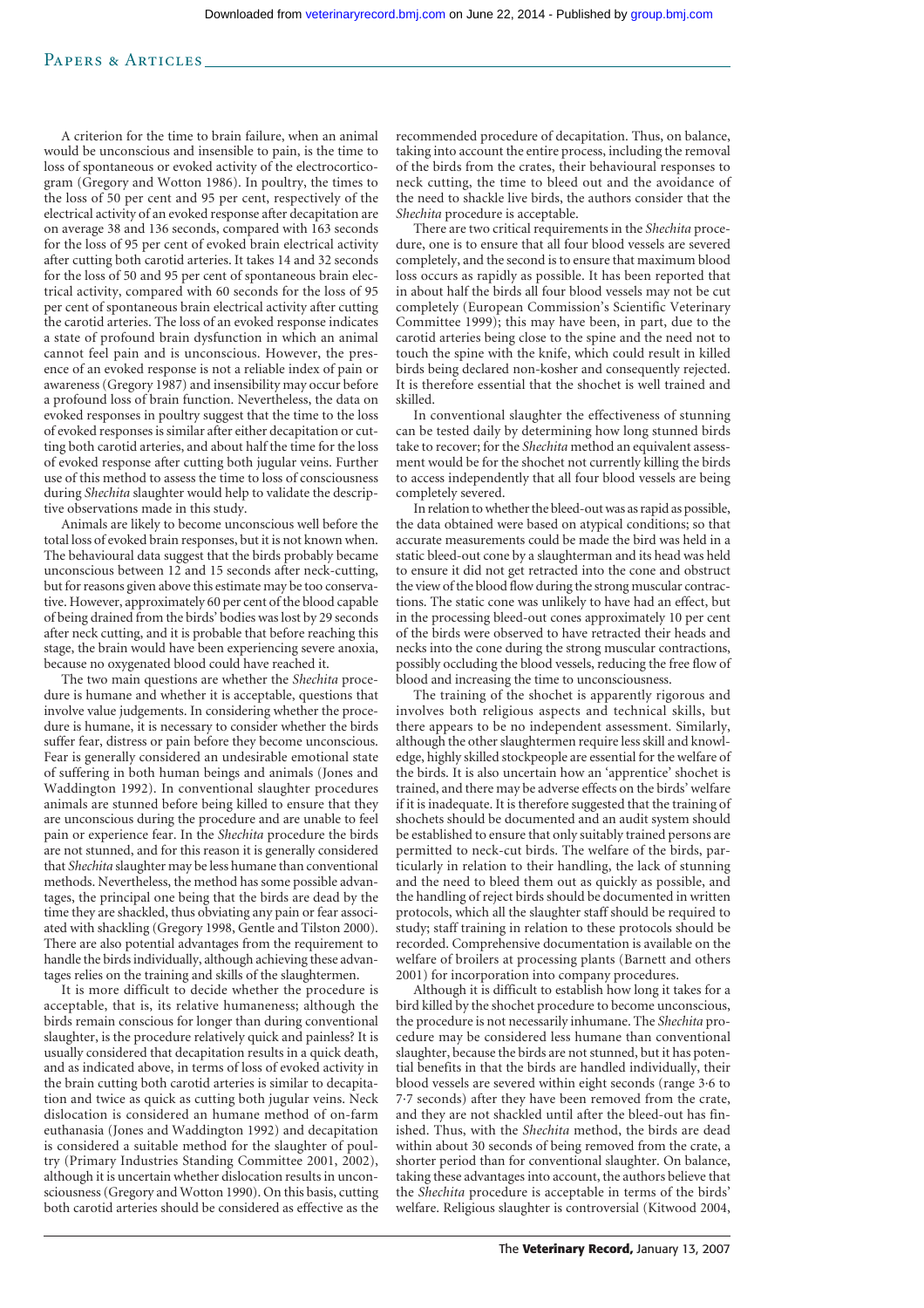Rosen 2004, Raj and Hughes 2004). Nevertheless, it is hoped that the results of this study and discussion may help others to make more informed decisions.

## **ACKNOWLEDGEMENTS**

The authors thank the staff of the commercial company for their cooperation and for putting up with the interference to their routine. They also wish to thank Professors David Mellor and Neville Gregory for their advice and comments on the topic.

#### **References**

- BARNETT, J. L., GLATZ, P. C., ALMOND, A., HEMSWORTH, P. H., CRANSBERG, P. H., PARKINSON, G. B. & JONGMAN, E. C. (2001) A Welfare Audit for the Chicken Meat Industry. Canberra, Australia, Rural Industries Research and Development Corporation
- DUNCAN, I. J. H. (1997) Killing Methods for Poultry. A Report on the Use of Gas in the UK to Render Birds Unconscious Prior to Slaughter. Ontario, Colonel K. L. Campbell Centre for the Study of Animal Welfare
- EUROPEAN COMMISSION'S SCIENTIFIC VETERINARY COMMITTEE (1999) The Welfare of Animals Which are Subject to Religious Slaughter. www.secularism.org.uk/acrobat/religiousslaught.pdf. Accessed 10 March, 2003
- GENTLE, M. J. & TILSTON, V. L. (2000) Nociceptors in the legs of poultry: Implications for potential pain in pre-slaugher shackling. *Animal Welfare* **9**, 227-236
- GRANDIN, T. (1994) Euthanasia and slaughter of livestock. *Journal of the American Veterinary Medical Association* **204**, 1354-1360
- GREGORY, N. G. (1987) The physiology of electrical stunning and slaughter. In Humane Slaughter of Animals for Food. Potters Bar, UFAW. pp 3-14
- GREGORY, N. G. (1998) Animal Welfare and Meat Science. Wallingford, CAB International
- GREGORY, N. & SHAW, F. (2000) Penetrating captive bolt stunning and exsanguination of cattle in abattoirs. *Journal of Applied Animal Welfare*

*Science* **3,** 215-230

- GREGORY, N. G. & WOTTON, S. B. (1986) Effect of slaughter on the spontaneous and evoked activity of the brain. *British Poultry Science* **27,** 195- 205
- GREGORY, N. G. & WOTTON, S. B. (1990) Comparison of neck dislocation and percussion of the head on visual evoked responses in the chicken's brain. *Veterinary Record* **126,** 570-572
- GRIFFITHS, G. L. & PURCELL, D. A. (1984) A survey of slaughter procedures used in chicken processing plants. *Australian Veterinary Journal* **61,** 399-401
- HEATH, C. E., WATT, D. J., WAITE, P. R. & ORMOND, J. M. (1981) Observations on poultry slaughter. *Veterinary Record* **108,** 97-99
- JONES, R. B. & WADDINGTON, D. (1992) Modification of fear in domestic chicks *Gallus gallus domesticus* via regular handling and early environmental enrichment. *Animal Behaviour* **43,** 1021-1033
- KITWOOD, S. (2004) Slaughter without prestunning. *Veterinary Record* **153,** 830
- PRIMARY INDUSTRIES STANDING COMMITTEE (2001) Model code of practice for the welfare of animals. In Livestock at Slaughtering Establishments. SCARM Report 79. Collingwood, CSIRO Publishing
- PRIMARY INDUSTRIES STANDING COMMITTEE (2002) Model code of practice for the welfare of animals. In Domestic Poultry. 4th edn. SCARM Report 83. Collingwood, CSIRO Publishing
- RAJ. A. B. M. & HUGHES, B. O. (2004) Slaughter without prestunning. *Veterinary Record* **154,** 155
- ROSEN, S. D. (2004) Physiological insights into *Shechita. Veterinary Record* **154,** 759-765
- SCOTT, G. B. & MORAN, P. (1993) Fear levels in laying hens carried by hand and by mechanical conveyors. *Applied Animal Behaviour Science* **36,** 337- 345
- SISSON, S., GROSSMAN, J. D. & GETTY, R. (1975) Sisson and Grossman's Anatomy of the Domestic Animals. 5th edn. Philadelphia, W. B. Saunders
- STANDING COMMITTEE ON AGRICULTURE & RESOURCE MANAGEMENT (2001) Australian Standard for Construction of Premises and Hygienic Production of Poultry Meat for Human Consumption. 2nd edn. Collingwood, CSIRO Publishing
- YAHAV, S., STRASHHNOW, A., PLAVNIK, I. & HURWITZ, S. (1997) Blood system response of chickens to changes in environmental temperature. *Poultry Science* **76,** 627-633